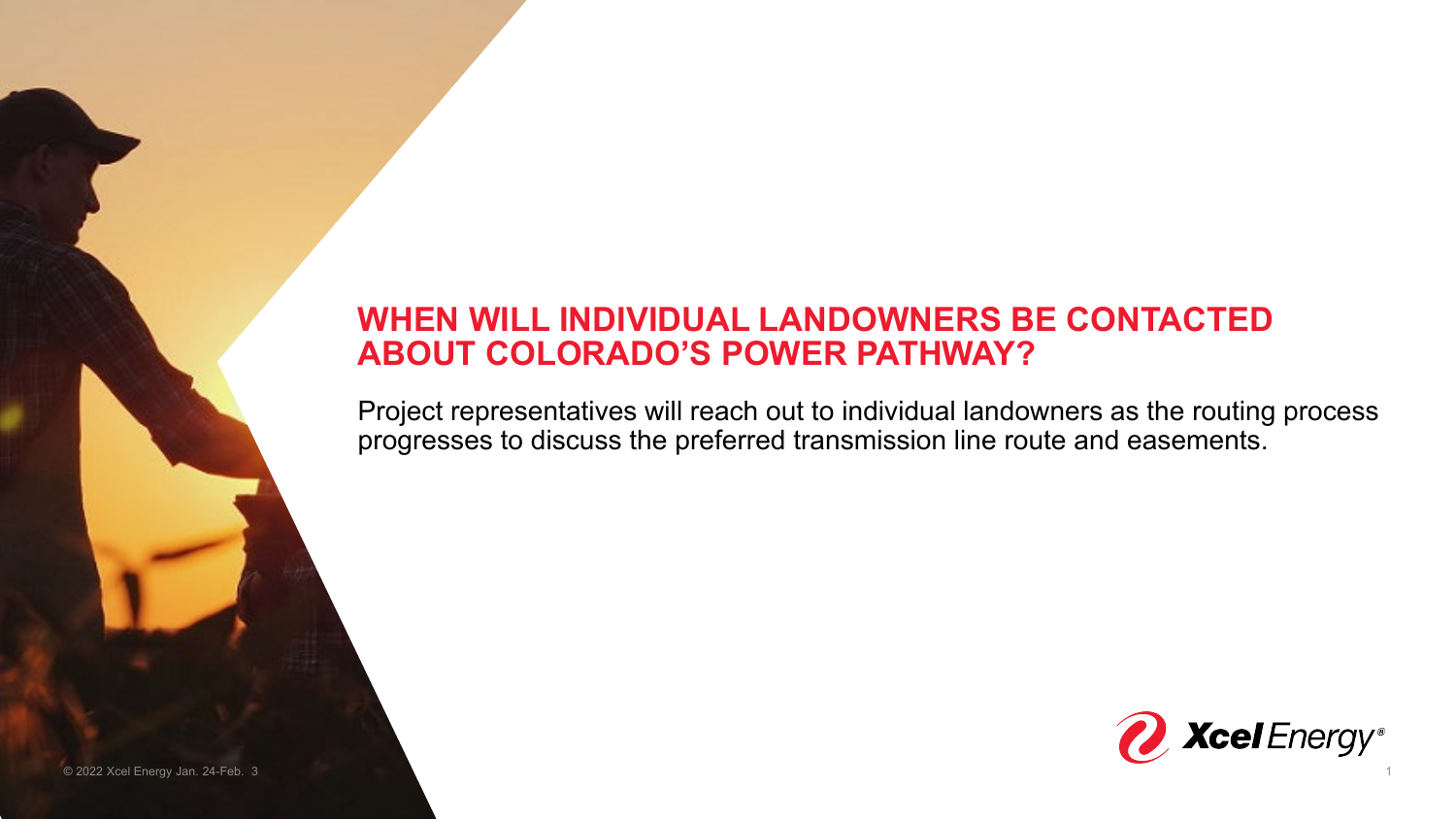# **WHAT IS THE WIND RATING OF A TRANSMISSION LINE?**

Transmission lines are structurally designed according to the National Electric Safety Code (NESC), which primarily references standards from the American Society of Civil Engineers on structural loading. The NESC requires structures over 60 feet tall to be able to resist loading from various ice and wind scenarios. Transmission lines follow these criteria, while distribution lines are typically shorter and therefore are not required to follow structural loading criteria.

The base design wind speed for eastern Colorado is 90 MPH. This wind speed is part of an equation that also considers terrain, span length between structures and height of the structure to produce an overall wind pressure applied to the wires and the structure of the transmission line. These factors effectively increase the wind pressure applied on the structure as you go up in height. However, the structural capacity of a transmission pole is more typically controlled by icing conditions on the wire since heavy ice greatly increases tension in the wires and therefore the loading on the structure. As a result, transmission lines typically have additional structural capacity for much higher wind speeds than the NESC requires because we account for icing conditions.

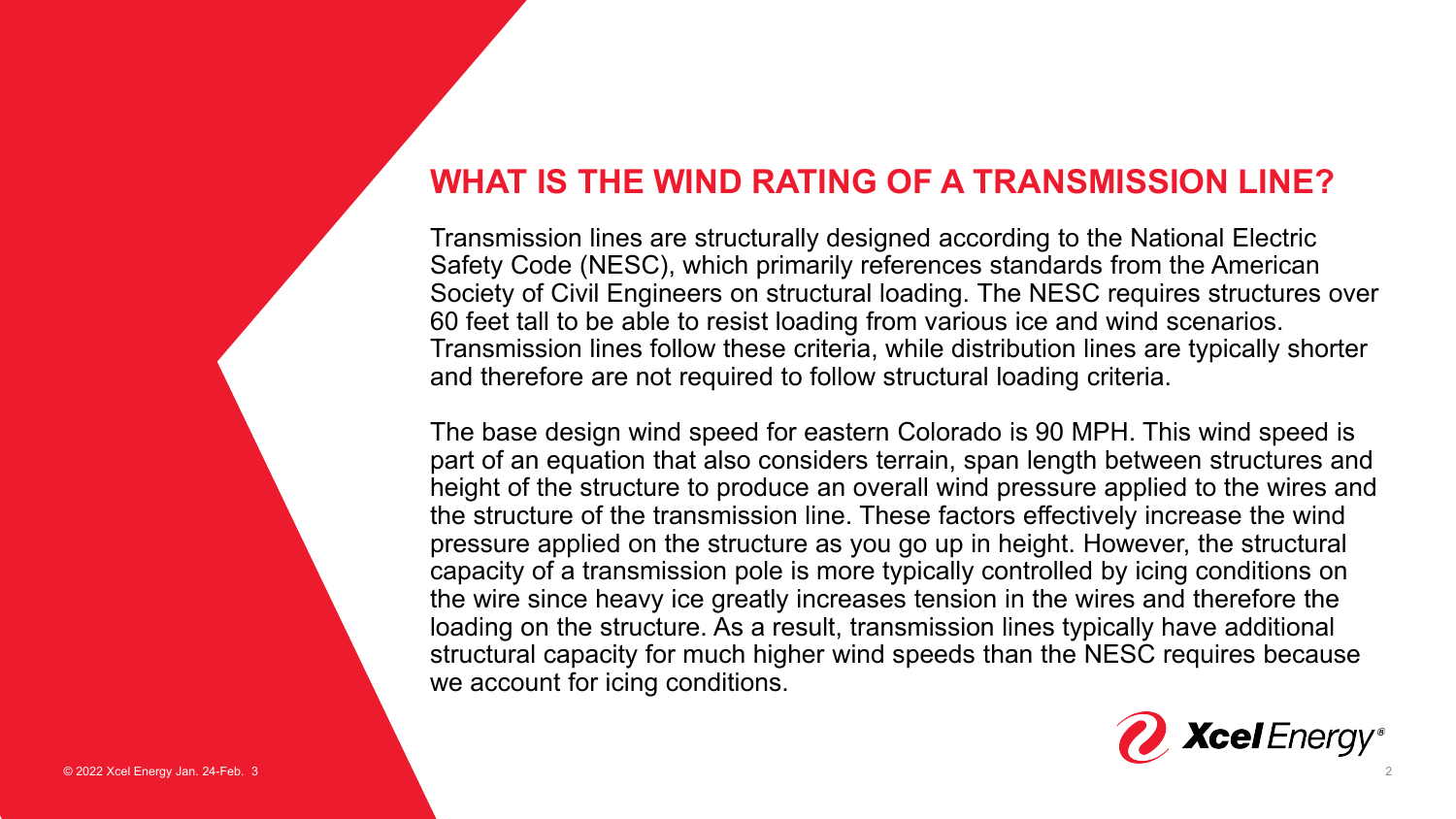# **WHY ISN'T THE TRANSMISSION LINE BEING BURIED?**

Burying transmission lines creates several challenges that are avoided when infrastructure is built above ground. Some of these challenges include environmental impacts due to the continuous trench required, the necessary clearing and grading in the area and the large concrete vaults or access structures required along the lines. Additionally, due to cooling needs, underground power lines are installed in concrete encased in PVC duct banks. These factors add considerable costs, up to ten times the amount of overhead construction.

While underground transmission lines are expected to have fewer weatherrelated outages, underground lines can still fail. It takes an average of 8 to 10 days to repair an underground line, instead of a matter of hours to repair an overhead line. Additionally, the lifespan of underground lines is estimated to be about half that of overhead lines.

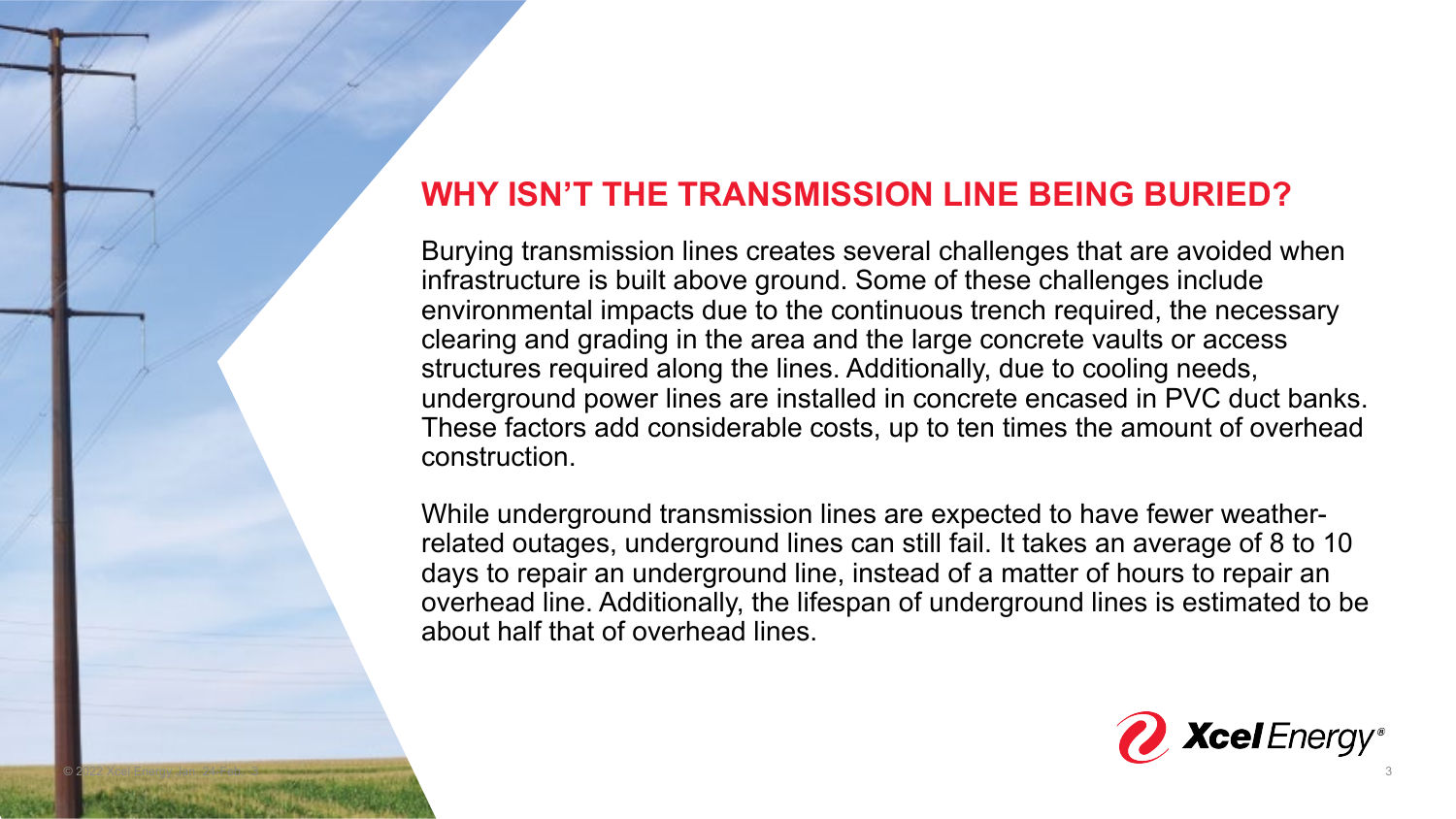## **WHAT IS XCEL ENERGY DOING TO HELP PREVENT WILDFIRES?**

Safety is a core value at Xcel Energy, and we recognize that wildfires can pose a threat to our customers, communities, and state as a whole—and we proactively take steps to minimize ignition risks associated with operating our system. Our comprehensive and robust Wildfire Mitigation Program is designed to protect lives, homes and property from the threat of wildfire and includes:

- Accelerating inspections in identified Wildfire Risk Zones to further identify and address potential safety concerns.
- Replacing equipment and poles that pose an increased risk and exploring the use of new technologies.
- Analyzing the strength and ability of transmission and distribution structures to withstand higher than normal windspeeds.
- Conducting enhanced vegetation management in the areas around structures, corridors and equipment.
- Improving protocols and fire-safe work practices.
- Working directly with communities, first responders and other stakeholders to inform, educate, gather and incorporate feedback for our programs.

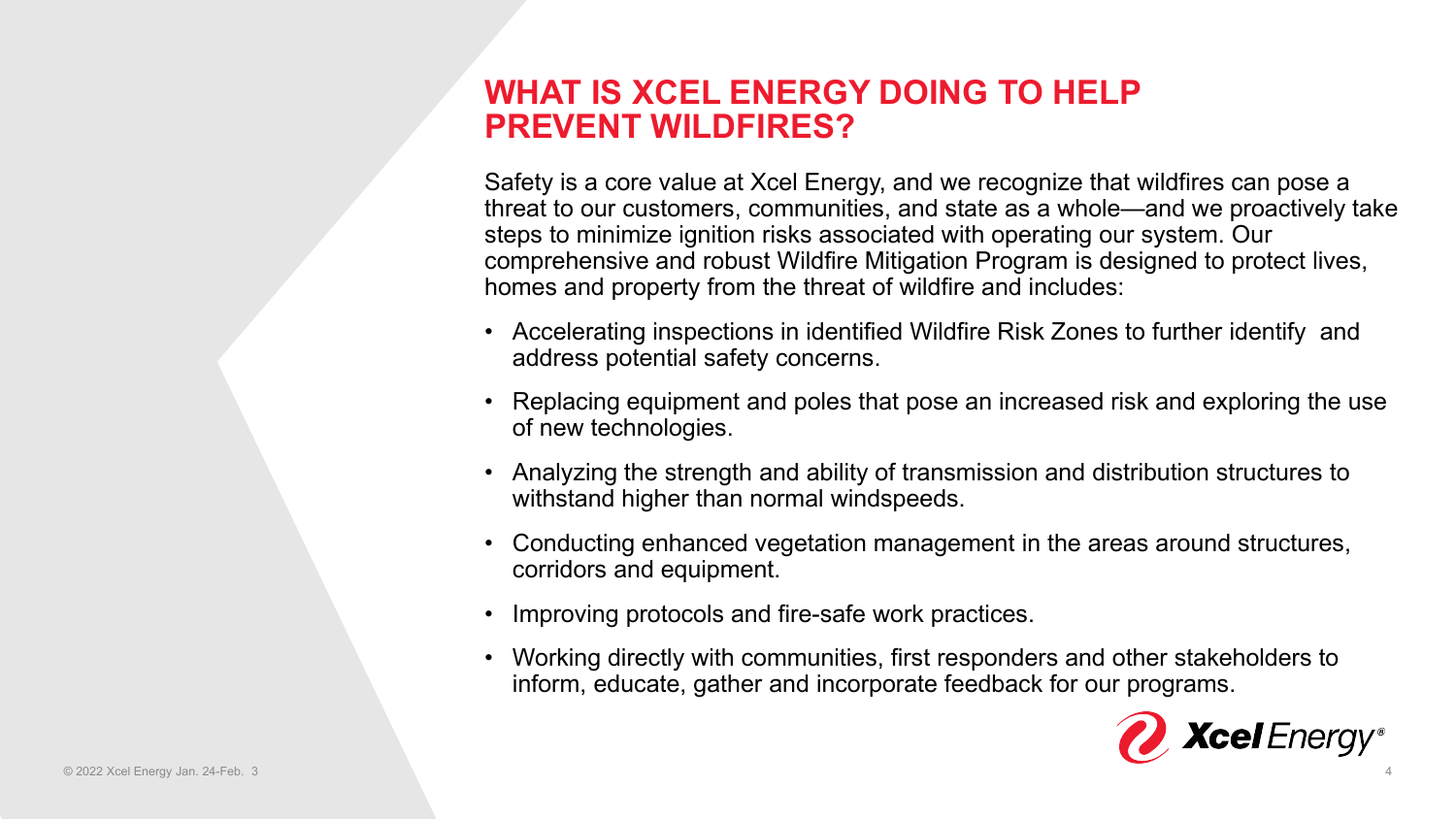# **HOW DEEP ARE THE TRANSMISSION LINE FOUNDATIONS EMBEDDED INTO THE GROUND?**

Foundation size and depth is highly dependent on soil conditions. Assuming average strength-soil conditions, foundation depth will likely range between 20 to 40 feet deep.

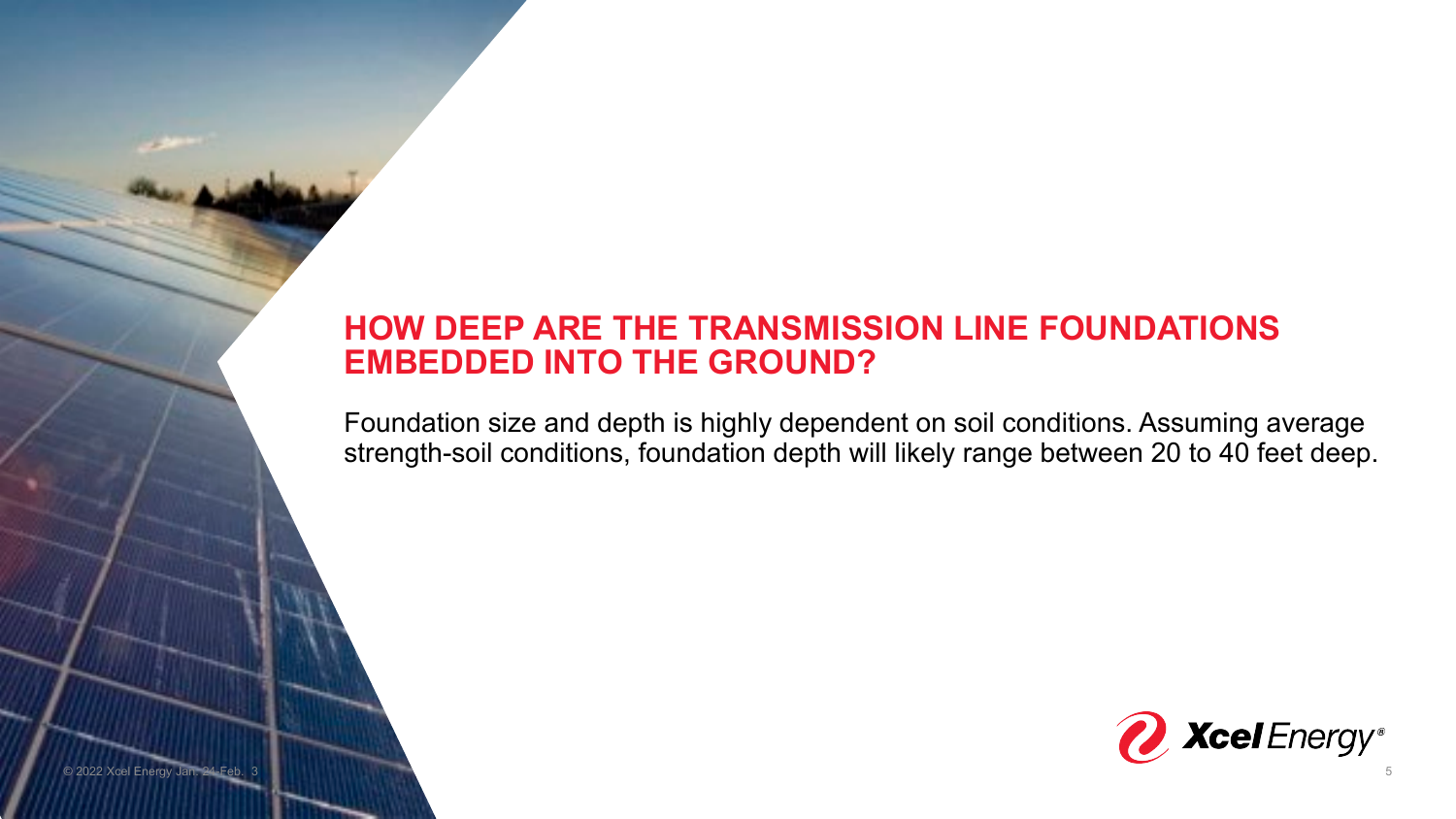## **HOW WIDE IS THE TRANSMISSION LINE RIGHT-OF-WAY?**

The right-of-way width required for Colorado's Power Pathway is 150 feet total, 75 feet on each side of the centerline. Most land will still be usable for the same purpose after construction of the transmission line, and activities such as agriculture can continue outside of the small area occupied by the transmission structures.

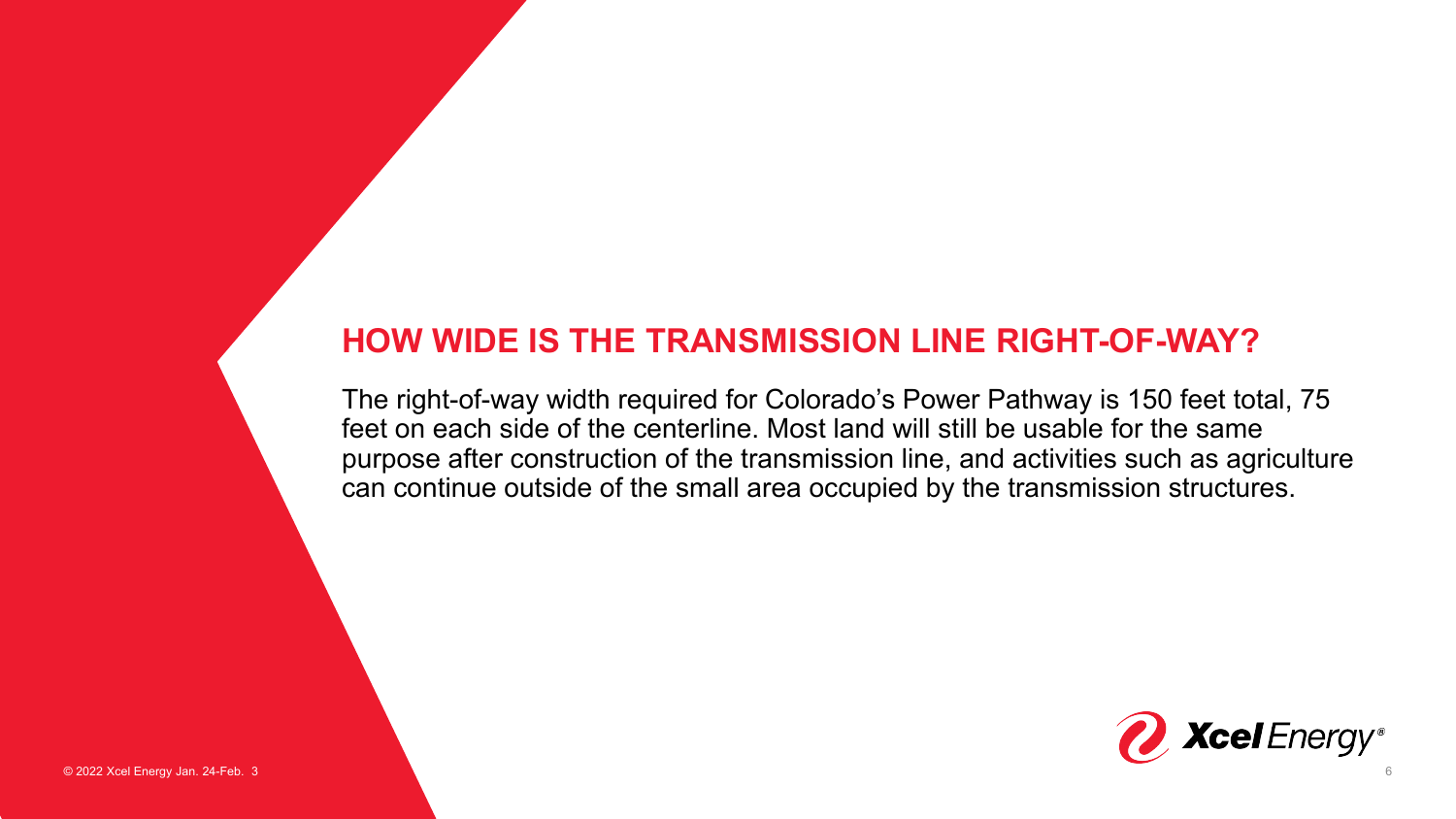## **WILL AN ENVIRONMENTAL IMPACT STATEMENT (EIS) BE REQUIRED FOR COLORADO'S POWER PATHWAY?**

The potential environmental impacts associated with development of Colorado's Power Pathway are being evaluated throughout project development, and coordination with applicable federal, state and local agencies and jurisdictions is ongoing. Once the preferred route for the project has been identified, we will be able to determine the exact permits required for this project. Studies under the National Environmental Policy Act (NEPA) are currently not anticipated to be required.

As part of our local permitting efforts, we will conduct environmental screening and evaluation for each segment. Xcel Energy will conduct desktop and field reviews of biological and cultural resources within and near the Project area that may be affected by development. Xcel Energy is coordinating with Colorado Parks and Wildlife and the United States Fish and Wildlife Service regarding the Project and will follow recommended non-disturbance buffers to avoid or minimize impacts on special-status species.

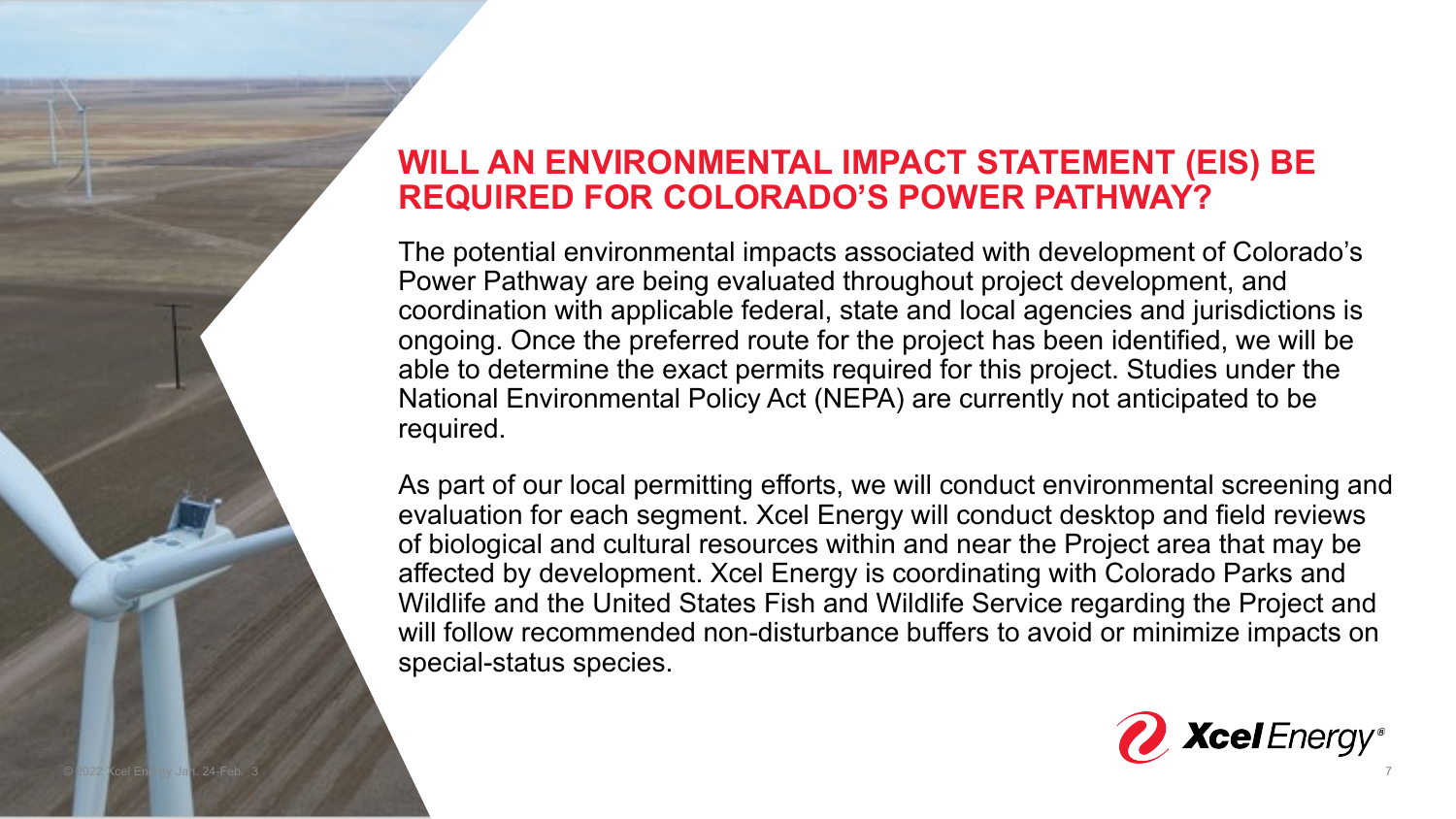#### **HOW FAR APART WILL TRANSMISSION LINE POLES BE SPACED?**

The distance between transmission poles, or span length, varies and is based on voltage and pole height. The typical span length for Colorado's Power Pathway is anticipated to be 950 feet.

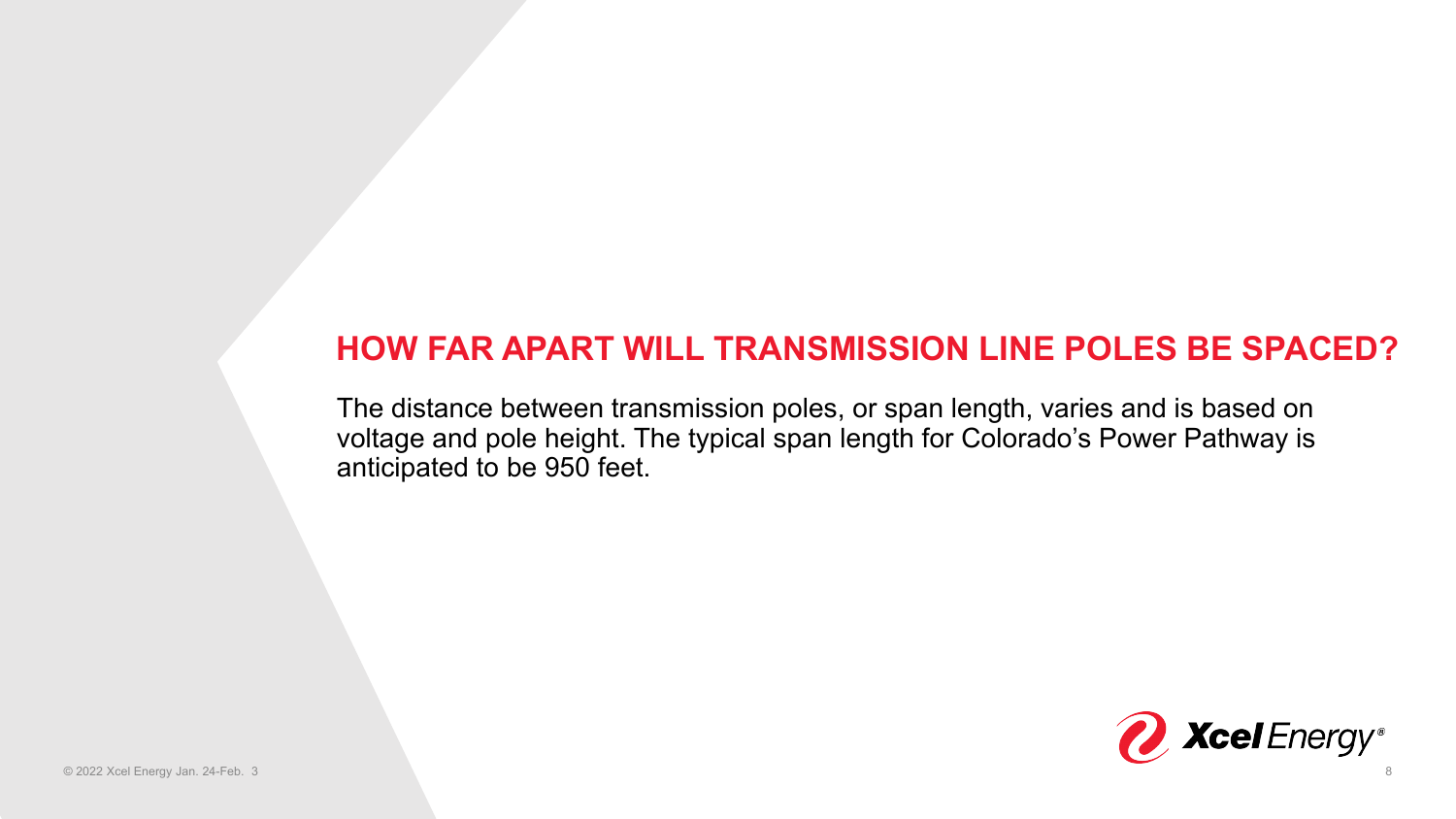# **WHAT HAPPENS AFTER THE CONCLUSION OF THE OPEN HOUSES IN MARCH?**

After the conclusion of open houses in early March:

- We will determine the need for additional public meetings in segments where the preferred transmission line route has not been identified.
- Link-specific feedback will continue being incorporated into the routing process.
- Engineering design work will start in segments where the preferred transmission line route has been identified.
- The county land use permitting process will start for Segments 2 and 3. Additional public input opportunities will take place at the county level during public hearings for the land use permit in each jurisdiction.
- Project representatives will reach out to individual landowners as the routing process progresses to discuss preferred transmission line route and easements.

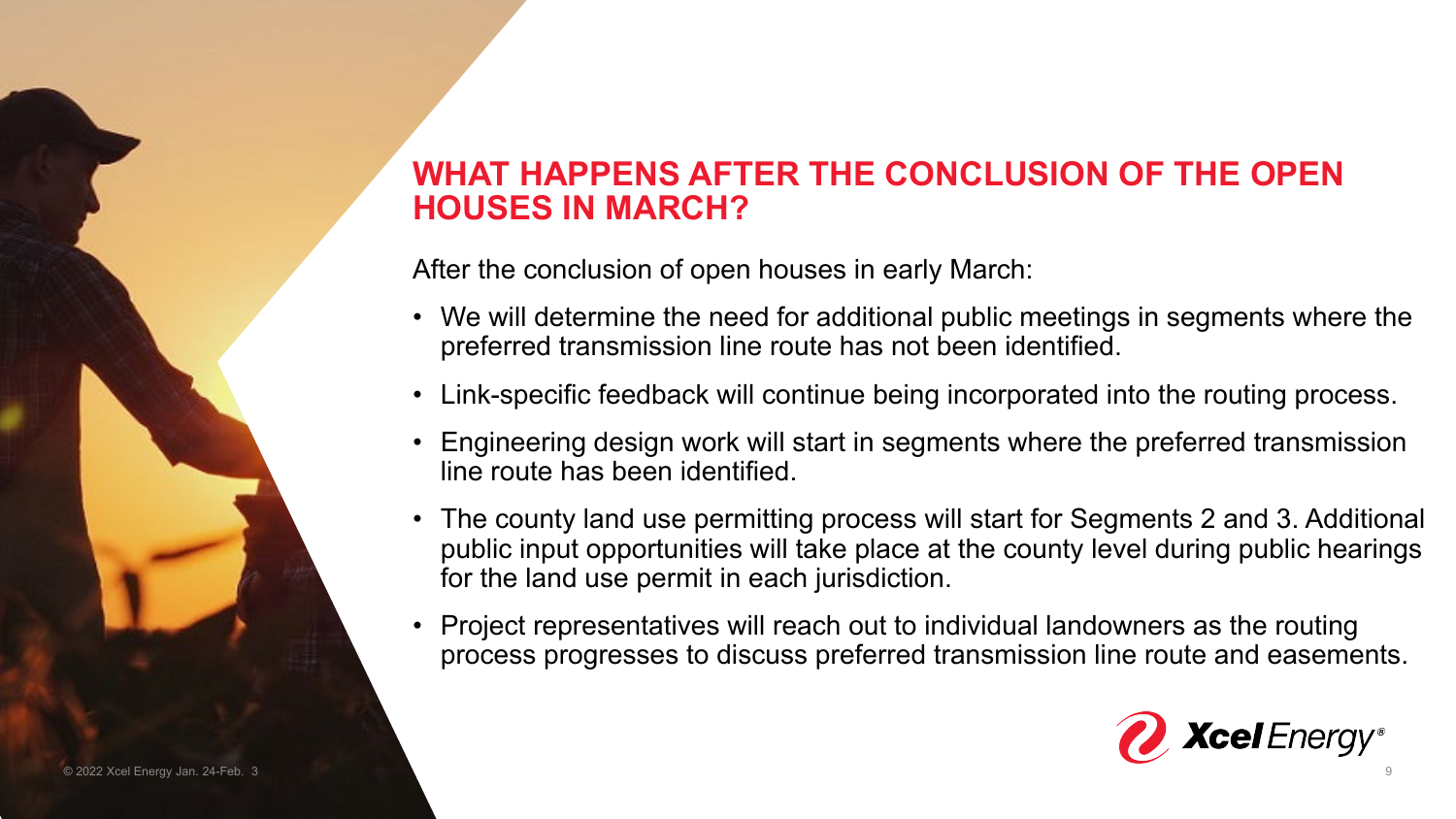# **WHO BENEFITS FROM COLORADO'S POWER PATHWAY?**

Colorado's Power Pathway supports the state-mandated goal of an 80% reduction in carbon emissions by 2030, which all electric utilities must comply with. Because Colorado's open transmission system carries electricity generated by multiple utilities that is distributed to homes and businesses by local power companies, both electric utilities and electricity users around the state benefit.

Colorado's Power Pathway will provide significant economic benefits to rural communities across eastern and southern Colorado over the short- and longterm. More immediately, construction will require substantial amounts of contract labor, while also providing local jurisdictions and host communities with additional tax revenue. Moreover, once complete, Colorado's Power Pathway will drive ongoing job opportunities and employment through clean energy projects (wind, solar, etc.) that ultimately interconnect.

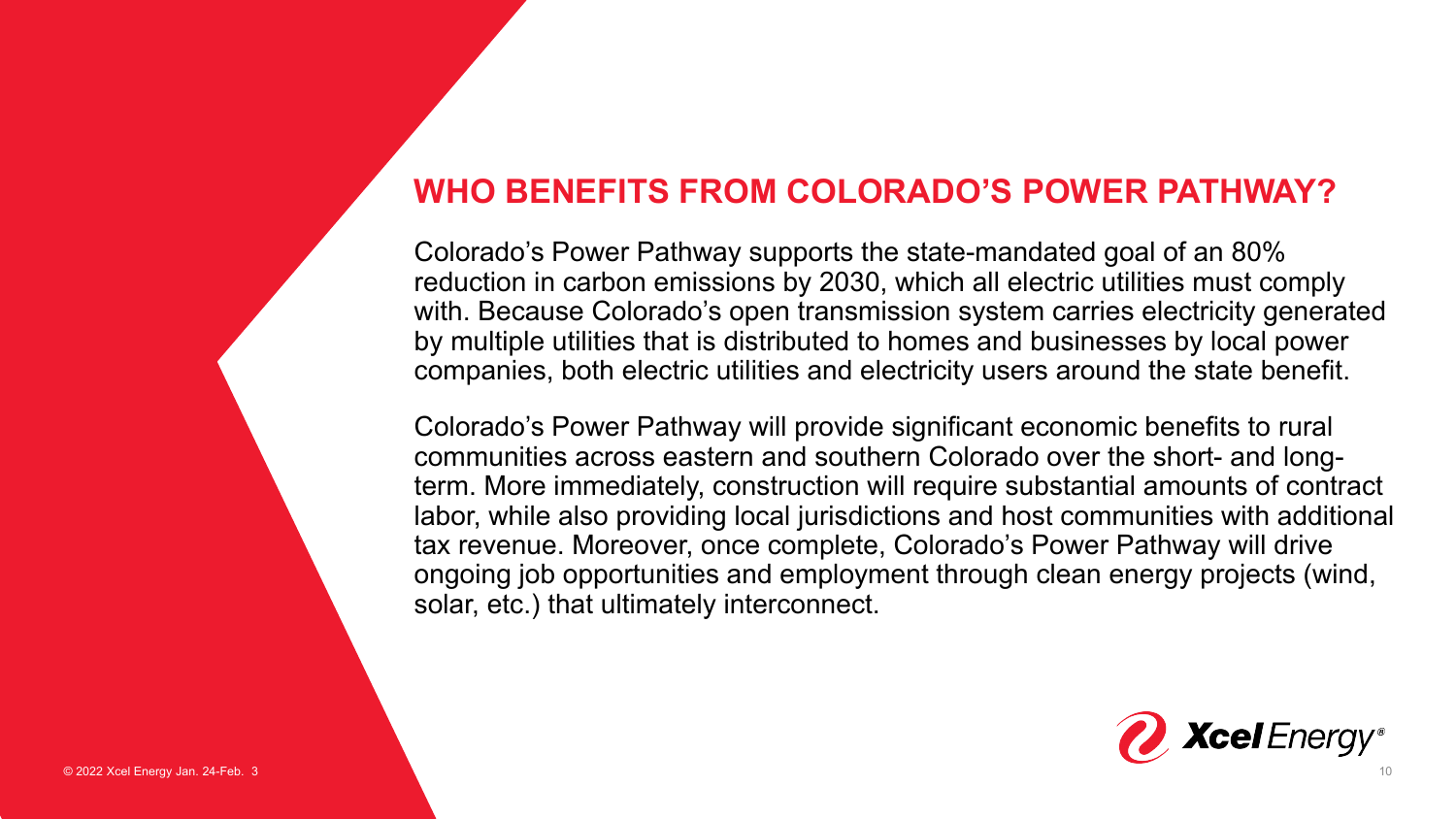# **HAS THE VIEWSHED OF THE SAND CREEK MASSACRE NATIONAL HISTORIC SITE (NHS) BEEN TAKEN INTO CONSIDERATION?**

Sand Creek Massacre NHS is located outside of the area that we anticipate the transmission line may be located. We recognize the concern regarding potential impacts to the viewshed beyond the site boundary should the transmission line be located outside of, but in proximity, to the site.

The viewshed associated with Sand Creek Massacre NHS and potential visibility of transmission route options in this area are being evaluated and considered as part of the transmission routing process. The current preferred route is located 10 miles from the Monument Overlook within Sand Creek Massacre NHS and is generally routed along/near U.S. Highway 385.

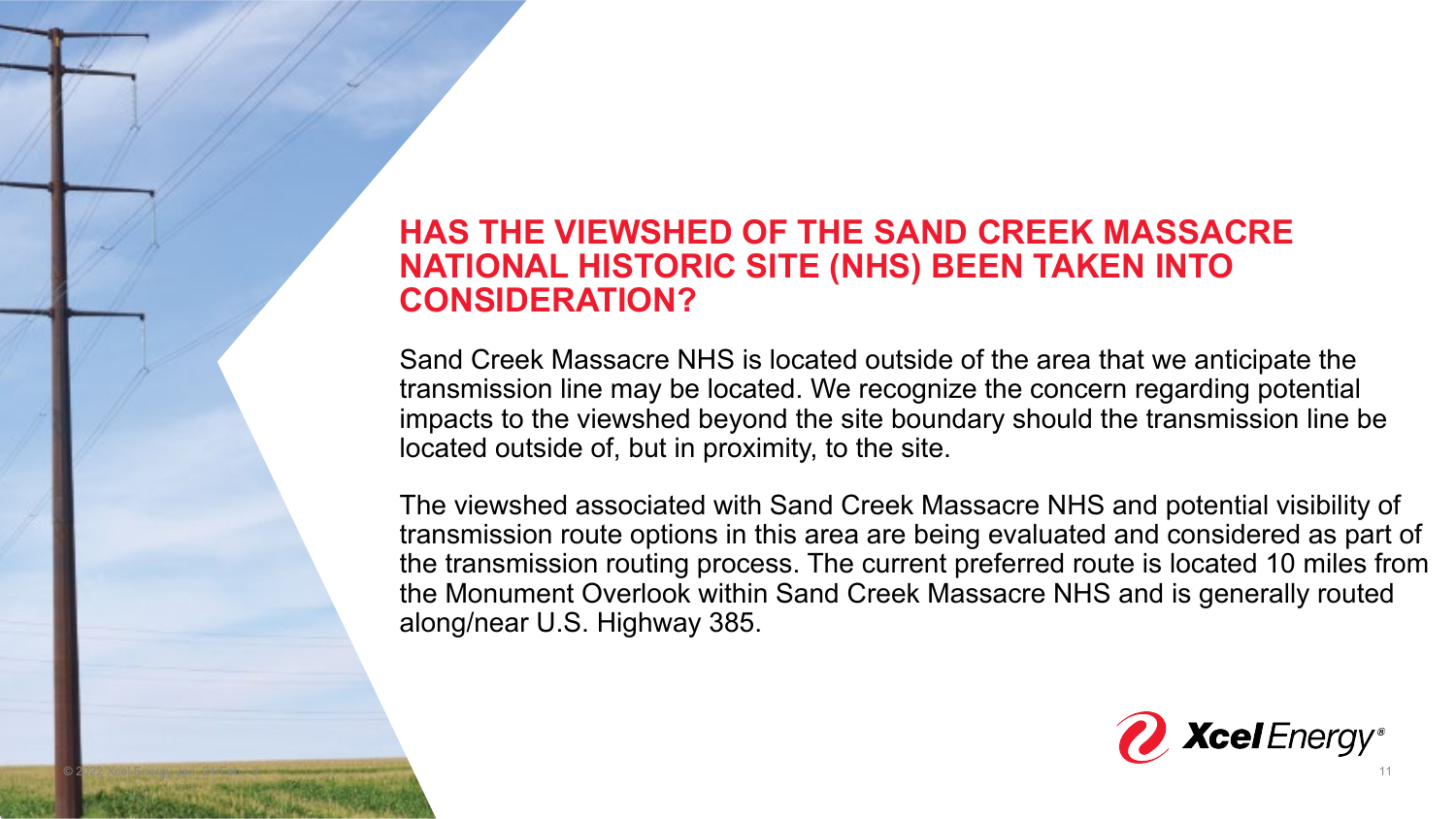# **WHAT IS THE DIFFERENCE BETWEEN AND EASEMENT AND A RIGHT-OF-WAY?**

A **right-of-way** is the actual land area acquired for a specific purpose, such as a transmission line, roadway or other infrastructure. An **easement** is the legal document that must be signed by the landowner before the utility can proceed and explains what uses a landowner can continue to conduct within the right-of-way. In this case, a utility requires certain rights (an easement) to build and maintain the utility facilities such as a transmission line. Landowners are paid a fair market value for the easement and can continue to use the land so long as their use does not interfere with the operation and maintenance of the transmission line. An easement is the legal document signed by the landowner and it explains the uses allowed within the right-of-way.

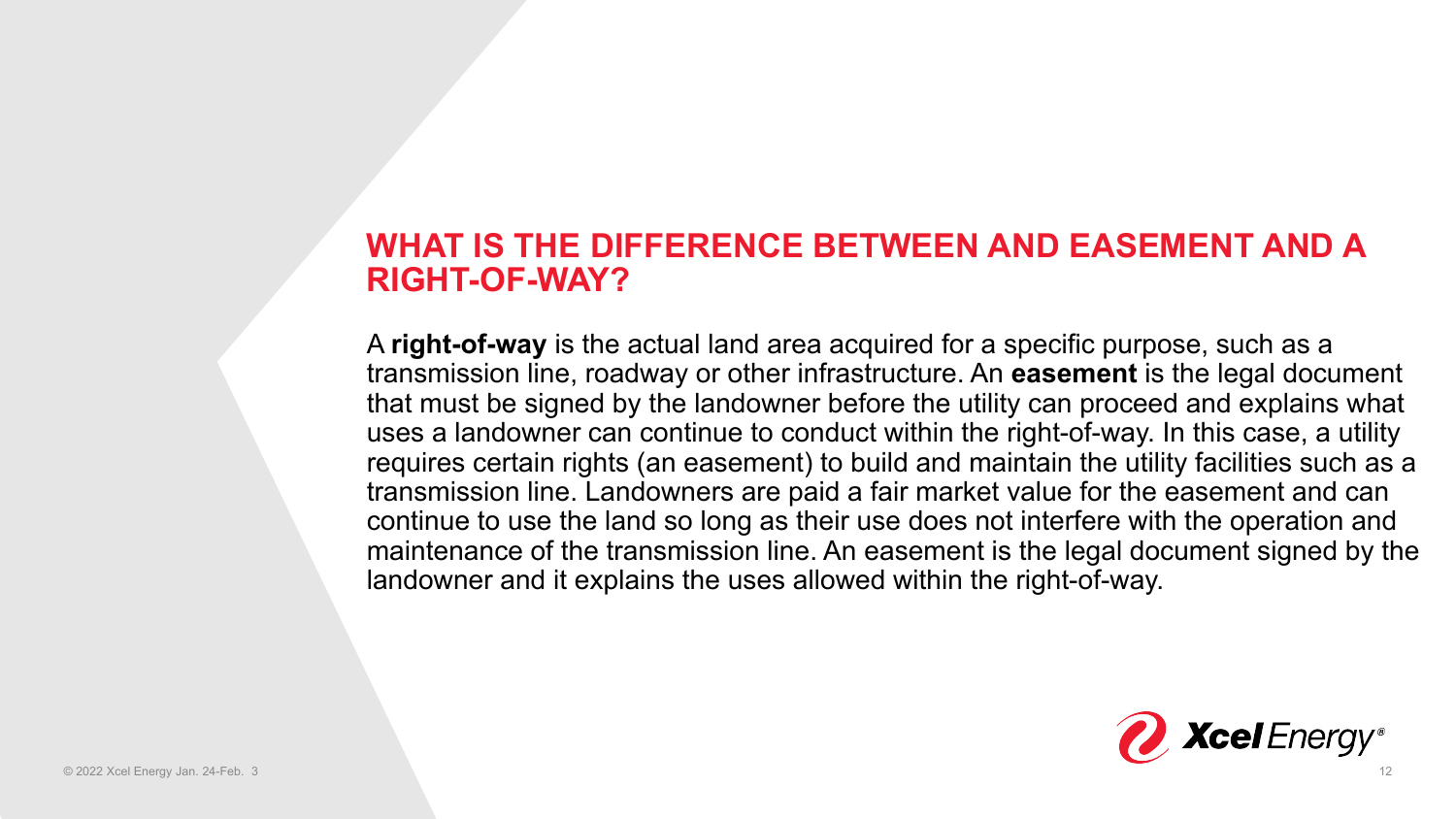## **HOW IS A TRANSMISSION LINE ROUTE DETERMINED AND WHY IS ONE ROUTE PREFERRED OVER ANOTHER?**

A multi-step process is used to develop the preferred transmission line route that includes engaging the public, landowners and other stakeholders. When the Certificate of Public Convenience and Necessity was filed with the Colorado Public Utilities Commission, 20-milewide study areas were identified to begin the initial routing study and estimate costs. The 20 mile-wide study areas were narrowed down to focus areas, areas where the preferred transmission line route could be located. Within these focus areas, preliminary transmission line route options were identified and presented at our first series of public open houses in late 2021. We evaluated feedback received about preliminary transmission line routes and incorporated it into our routing process. Public and stakeholder input helps us determine the need to modify or eliminate route options or consider adding new ones.

Cultural and historical resources, technical and engineering requirements, environmental constraints, existing and planned land use, factors related to the construction and operation of the transmission line and other factors that people have told use are important to consider are evaluated and compared for every possible route option. The final route proposed in the county permitting process will balance all these factors.

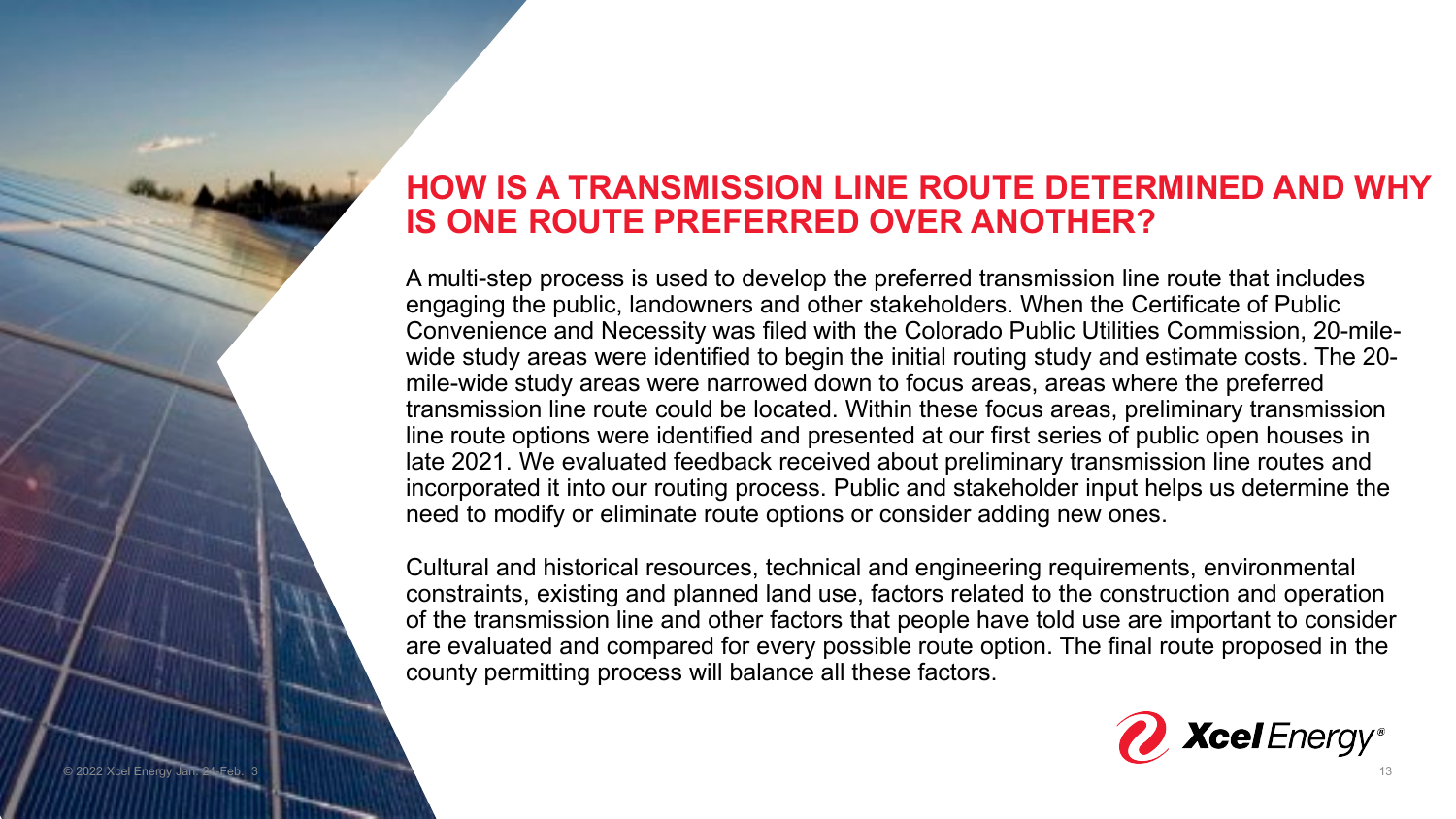## **I'M BEING APPROACHED BY A RENEWABLES DEVELOPER ABOUT LEASING MY LAND. ARE THEY WORKING WITH XCEL ENERGY?**

Xcel Energy representatives working on Colorado's Power Pathway will always identify themselves and their affiliation with the company and the project. It is possible that landowners may be approached by renewables developers or their representatives about leasing land for wind or solar projects and associated generation tie lines, but those projects are not proposed as part of Colorado's Power Pathway.

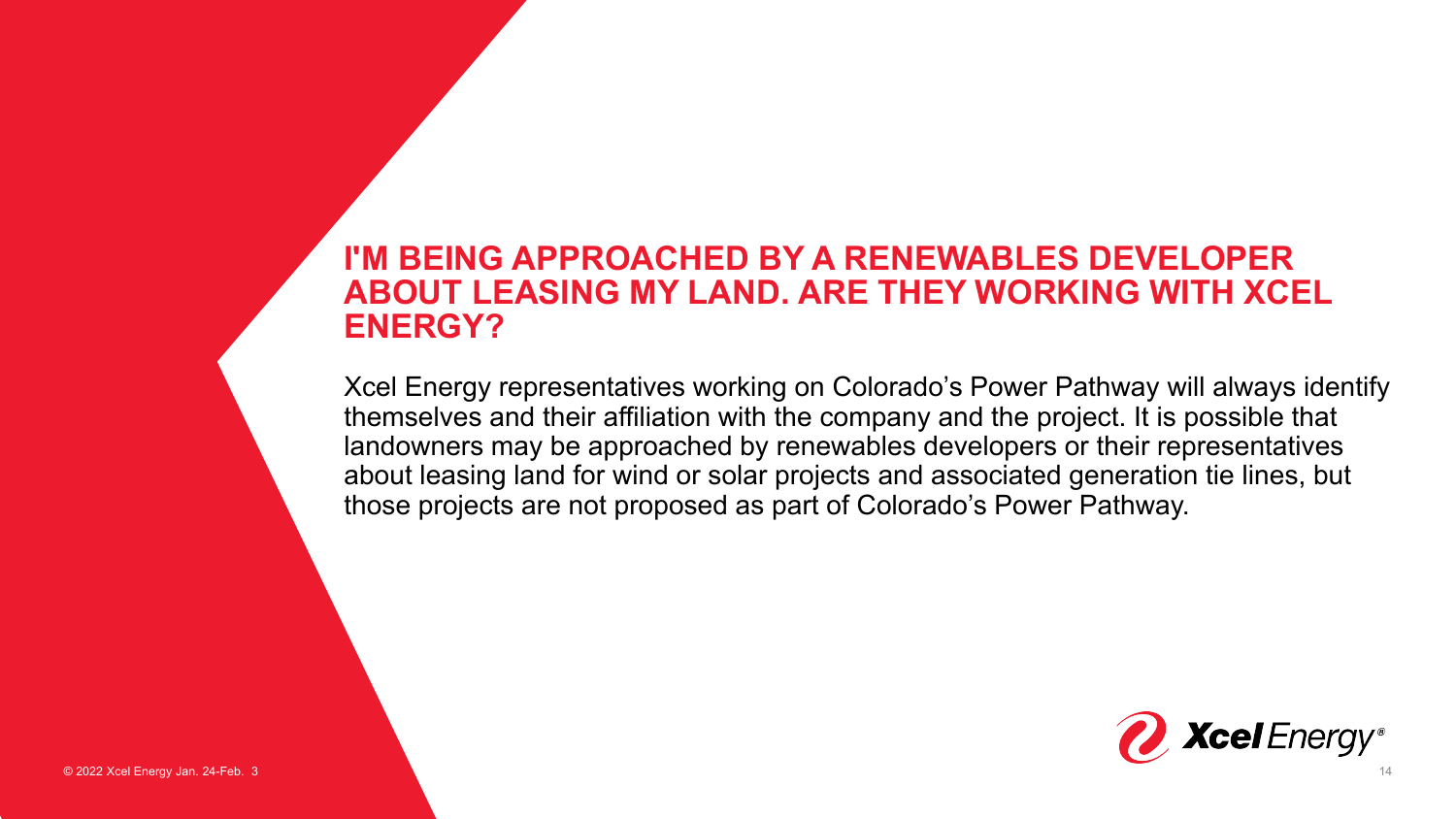# **HOW DOES XCEL ENERGY DISPOSE OF WIND TURBINES AFTER USE?**

At this time, wind farms have a life of approximately 20 years or more and ideally, all parts of a turbine are designed to last the full lifespan of the facility. When a wind farm reaches its end of life, it is either retired or retrofitted to newer equipment:

- There are a host of recyclable materials that make up wind turbines, including metals and other materials that are recyclable (nacelle, tower sections, internal gearing). The oils used in turbines are also recycled.
- Blades are made of fiberglass and other recyclable materials. They are cut into manageable sections to remove the recyclable materials. The remaining fiberglass sections are disposed of in an approved landfill. These fiberglass components are classified as nonhazardous construction debris.
- A contractor is used to dismantle and remove the turbines. They determine the final landfill for remaining waste, making sure it meets our requirements for disposal through our waste management procedures and the landfill is permitted for proper disposal.

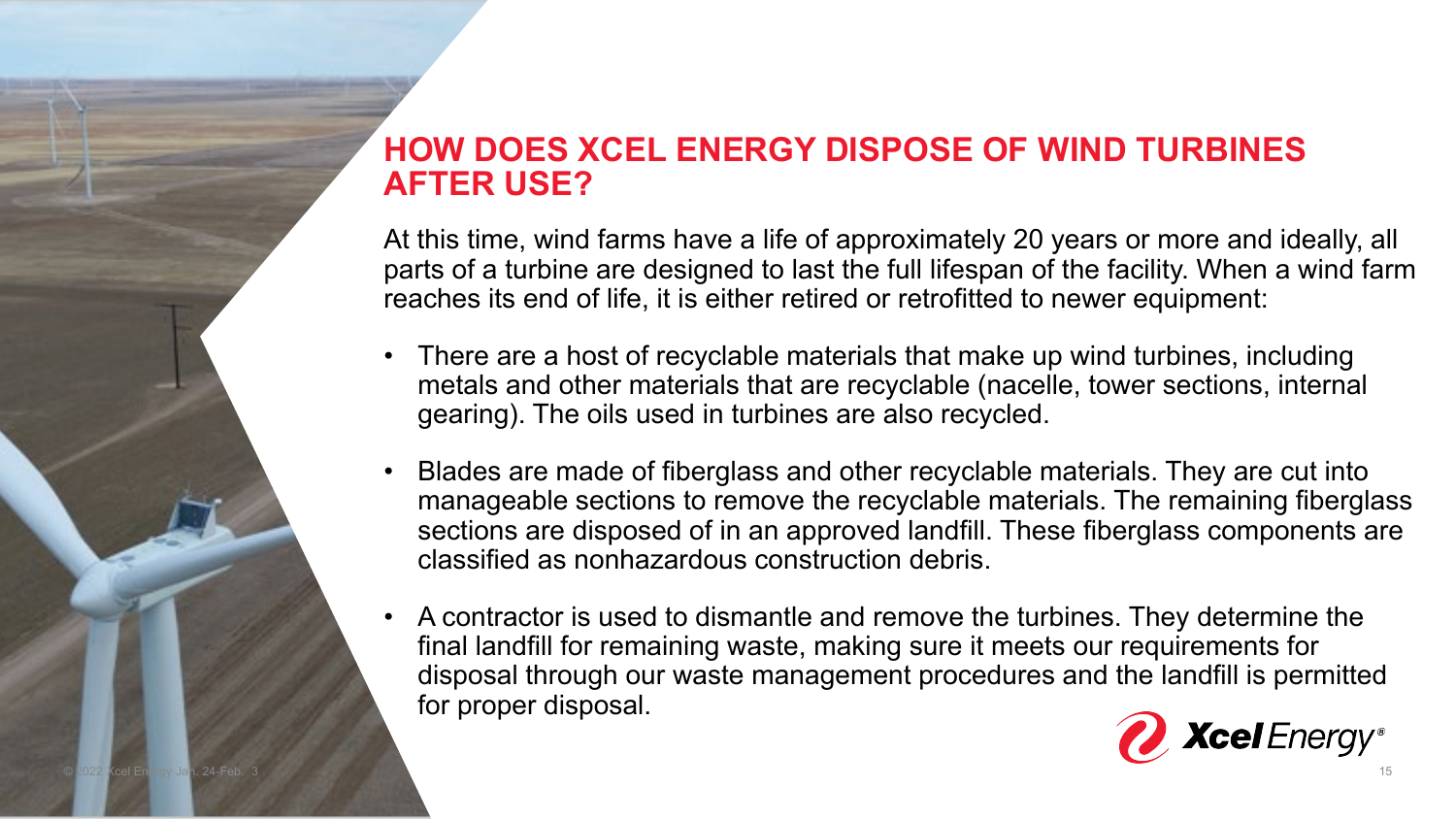## **HOW DOES XCEL ENERGY MAINTAIN ITS RELIABILITY GOAL WHILE RELYING ON GREATER AMOUNTS OF INTERMITTENT ELECTRICITY GENERATION?**

All wind and solar are intermittent and variable generation resources. Our resource planning group analyzes the availability of wind and solar resources to ensure adequate capacity is available through a combination of renewable and dispatchable resources including coal, natural gas, hydro, wind and solar. Maintaining system reliability as we close coal plants and increasingly rely on wind and solar is a key goal of Xcel Energy and required by state statute. Existing and incremental gas fired generation and storage resources will be used to provide the needed generation flexibility around intermittent wind and solar generation as our coal plants retire.

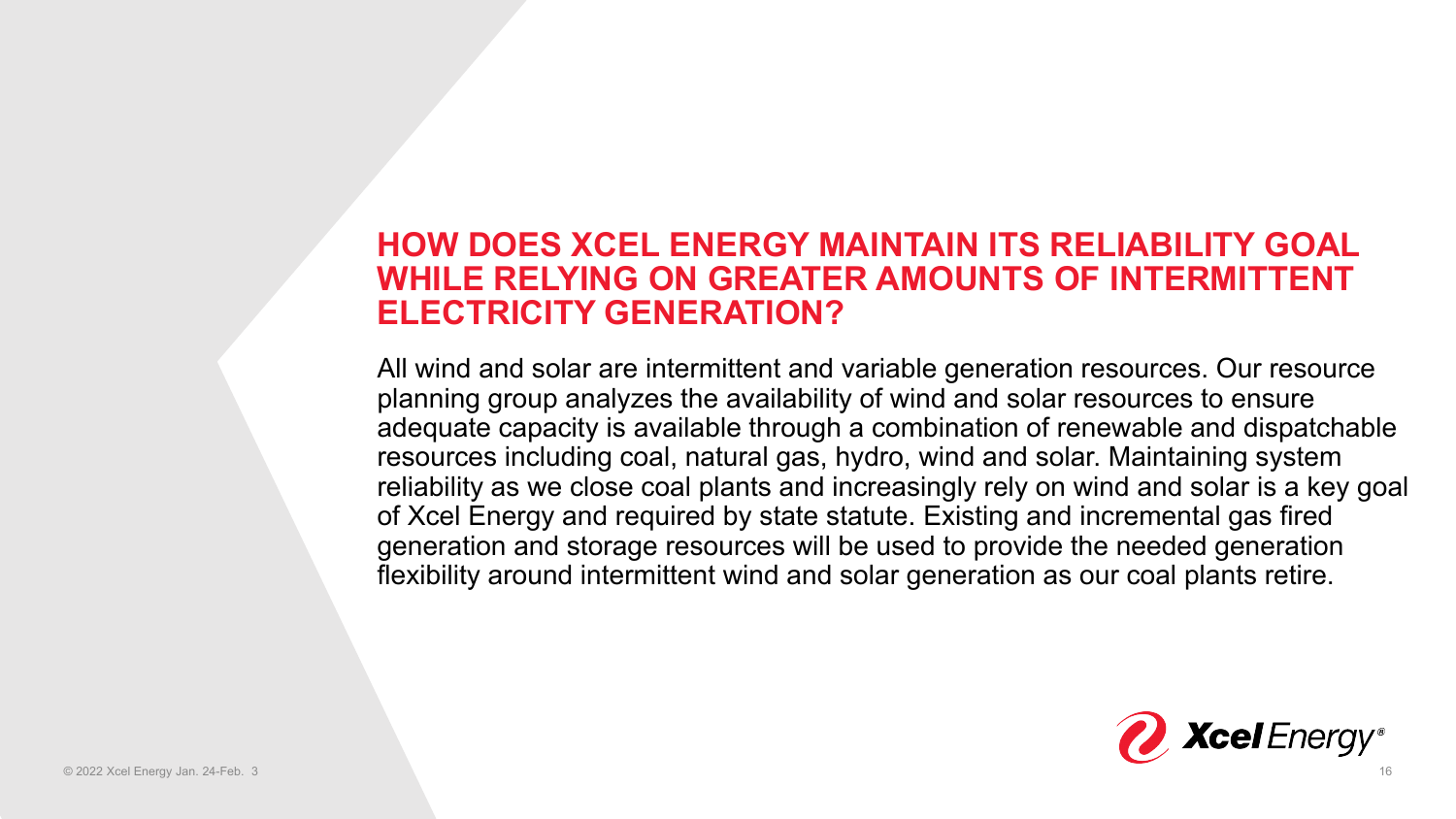# **HOW IS THE TRANSMISSION LINE'S SAFETY MONITORED?**

All power lines in our system are monitored 24/7 for line contact. If there is an unanticipated event, the line is tripped out to protect the public. While designing the line, we follow national design standards to ensure the lines are robust and can withstand several extenuating circumstances.

Power lines are inspected regularly (usually during fall or winter months) to look for the following:

- Non-compatible vegetation and hazards within the right-of-way.
- Equipment needing repair or replacement.
- Right-of-way encroachments, which can be hazardous to safety and reliable operations.
- Anything that might jeopardize safe, reliable operation of the power line.
- Utilities must visit the right-of-way for these inspections, but visits may be minimal, and landowners will be contacted prior to inspections or maintenance. In cases of emergency, advanced contact may not be possible.

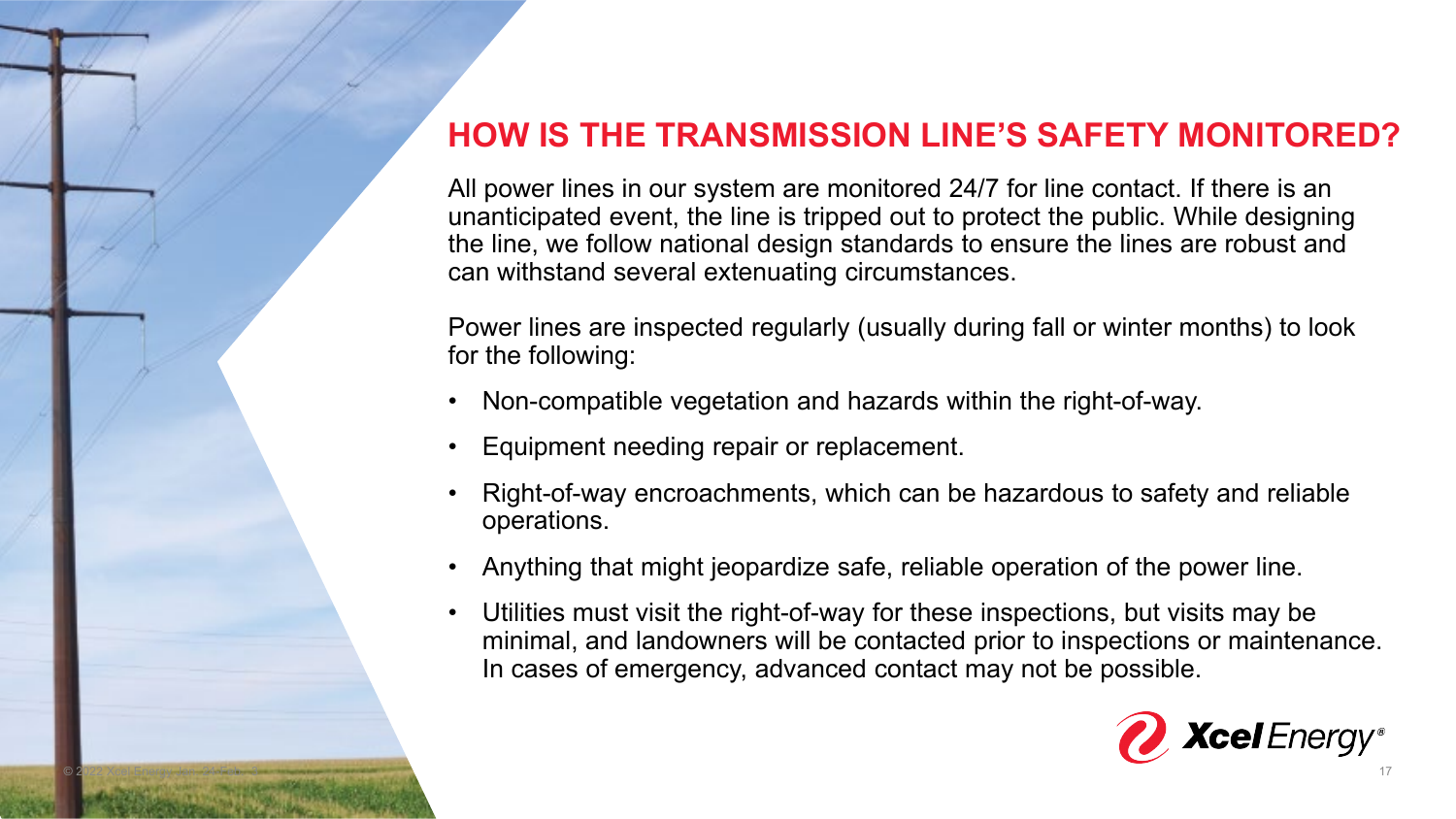## **HOW DO YOU AVOID IMPACTING BIRDS THAT NEST NEAR THE PROJECT ROUTE?**

In 2002, Xcel Energy was the first utility in the country to enter into agreement with the U.S. Fish and Wildlife Service to address potential issues involving birds and power lines. As part of our Avian Protection Plan, Xcel Energy uses three main strategies to reduce the number of birds that are injured or die when they contact power lines or electrical equipment. The strategies are:

- Preventive Facility design meets industry standards to prevent or mitigate avian incidents.
- Proactive Xcel Energy employees are educated on bird/power line interactions and are involved in organizations that conduct avian interaction research. For Colorado's Power Pathway specifically, we are evaluating data for nesting birds as part of our transmission line routing study and any required pre-construction surveys will be completed.
- Reactive Xcel Energy employees document mortalities, notify resource agencies and apply remedial measures where appropriate.

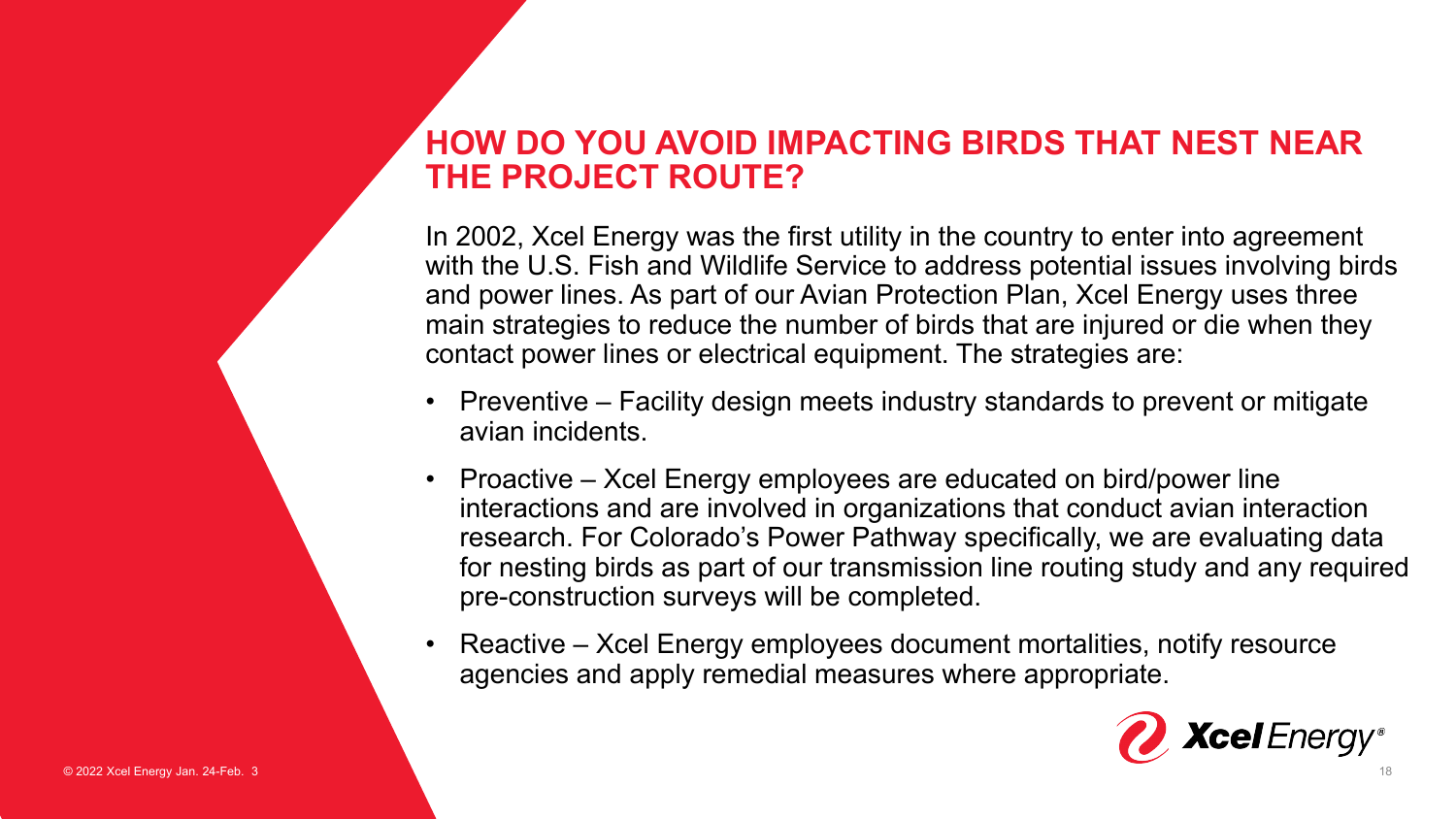# **WILL I GET POWER FROM XCEL ENERGY INSTEAD OF MY CURRENT UTILITY PROVIDER AFTER COLORADO'S POWER PATHWAY IS COMPLETE?**

Colorado's Power Pathway will provide bulk electric transmission capacity in eastern Colorado and will not change local electric service providers. If you currently receive electric service from Mountain View Electric Association, CORE, YW Electric or others, they will continue to provide that service after Colorado's Power Pathway is operational. Colorado has an open transmission system, so Xcel Energy's power lines also carry electricity generated by other utilities and cooperatives around the state, benefitting everyone who uses electricity. All transmission providers in Colorado will have access to Colorado's Power Pathway to deliver clean, renewable energy to its customers, who will still be serviced by their current power provider.